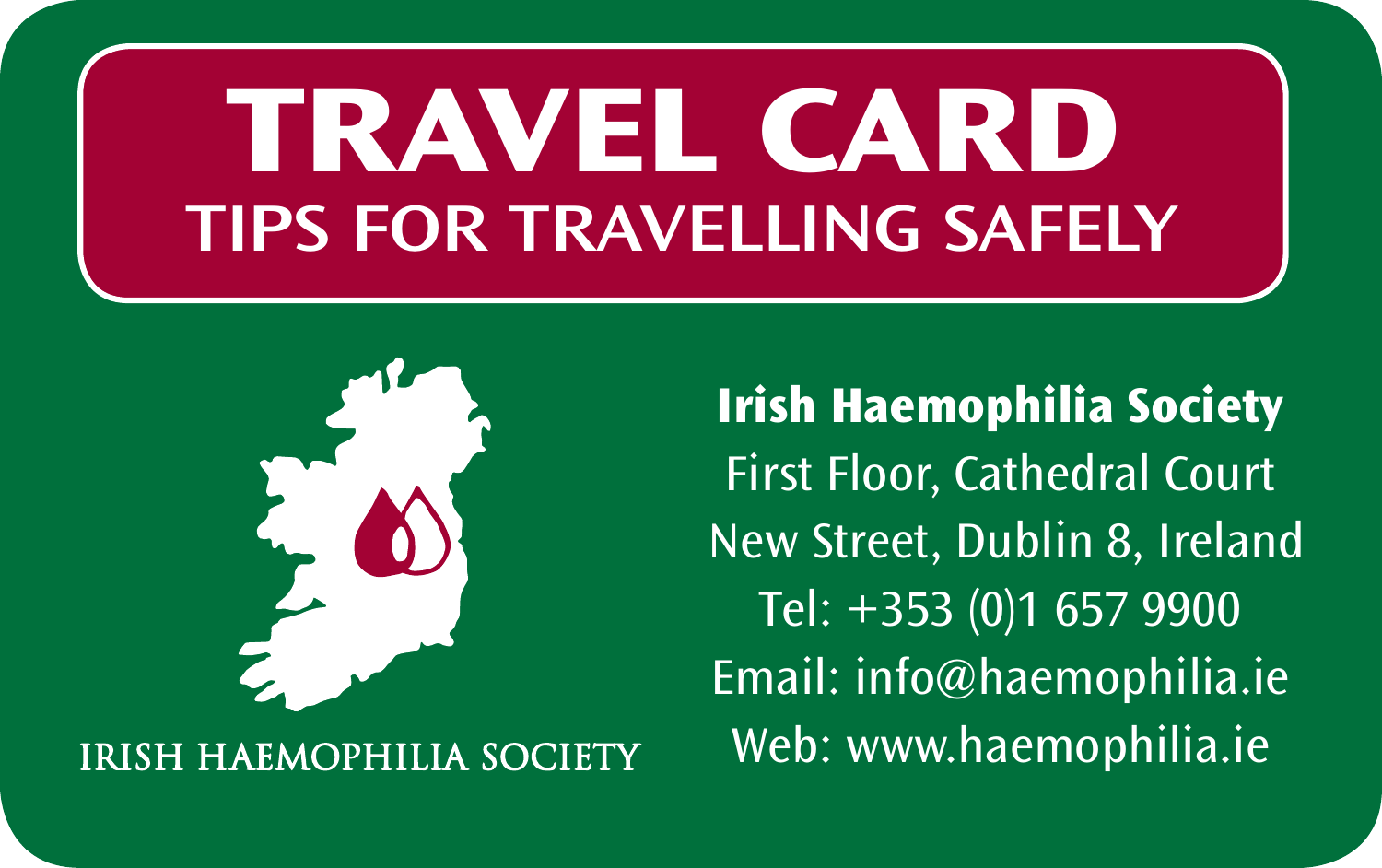# **IN AN EMERGENCY**

#### **I have a bleeding disorder and require medical treatment for bleeds.**

If I have a bleed I require medical treatment administered as early as possible.

Please refer to this card for essential information.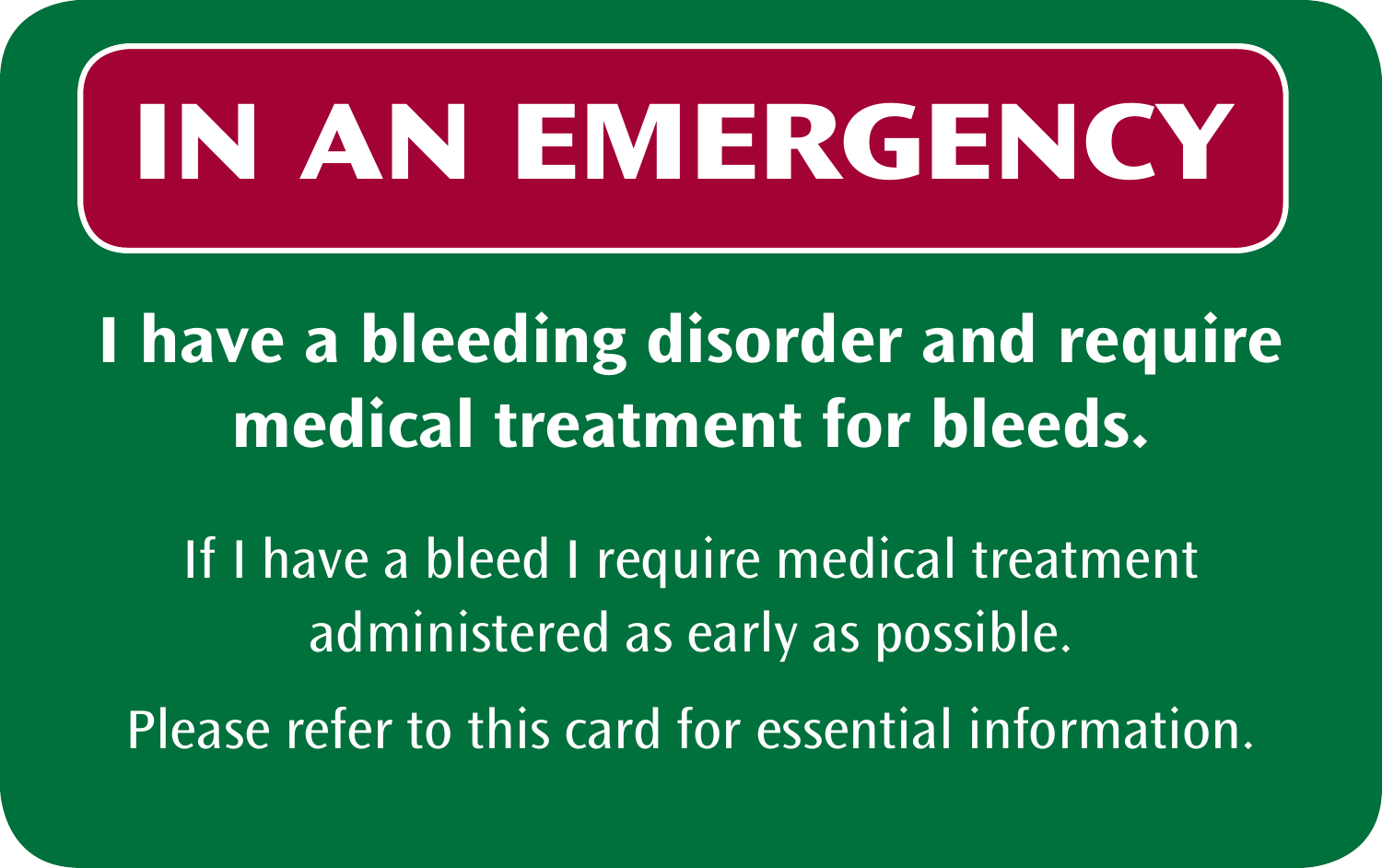## **Checklist**

- • Treatment
- Cooler bag
- • EHIC Card
- Passport
- Visa if necessary
- Other regular medications
- Letter for airport security/customs
- Insurance documents

|  |  | <b>FILL IN YOUR DETAILS BELOW</b> |  |
|--|--|-----------------------------------|--|
|--|--|-----------------------------------|--|

| Name:                              |  |
|------------------------------------|--|
| Address:                           |  |
| Date of birth:                     |  |
| Blood group:                       |  |
| Body weight:                       |  |
| Person to contact<br>in emergency: |  |
| Tel. No of person:                 |  |

# **I have**

| Haemophilia A (Factor VIII deficiency) |                           |  |  |  |
|----------------------------------------|---------------------------|--|--|--|
| Haemophilia B (Factor IX deficiency)   |                           |  |  |  |
| Inhibitors:                            |                           |  |  |  |
| Other factor deficiency:               |                           |  |  |  |
| Other bleeding disorder:               |                           |  |  |  |
| My condition is: $\bigcap$ mild        | $\Box$ moderate<br>severe |  |  |  |

#### **My current treatment for bleeds is**

| Product:                             |  |
|--------------------------------------|--|
| Dose for joint bleed:                |  |
| Dose for muscular<br>bleed:          |  |
| Dose for nose/<br>mouth bleed:       |  |
| Dose for life-<br>threatening bleed: |  |

# **Before you travel**

- For travelling within Europe you should have an EHIC card (European Health Insurance Card). This entitles you to necessary healthcare in the public system of any EU / EEA member state, and in Switzerland, if you become ill or injured while visiting another country. You can apply for the card online at www.ehic.ie
- Visa requirements should be checked well in advance of travel.
- Medical insurance should be checked well in advance of departure, as travel insurance can be difficult to obtain for a person with haemophilia. A company which does provide insurance cover for a pre existing medical condition, including haemophilia, is Blue Insurance. They can be contacted on 0818 444 449 or at www.blueinsurance.ie. Full disclosure is required and there will be some loading, however this is not a significant amount.
- Travel Insurance is now available for persons with Hepatitis C and/or HIV who were infected by blood or blood products supplied by the state, as part of the Hepatitis C Insurance Scheme. Individuals who take out insurance under this scheme will only pay the standard premium irrespective of existing health conditions. Please see www. hepcinsurance.ie for further information.
- You will require a letter from the National Centre for Hereditary Coagulation Disorders (NCHCD), at St. James's Hospital, or your treatment centre for airport security/customs. The letter should be on headed paper and confirm that you are carrying treatment, needles, syringes etc, as well as relevant information on any metal implants (such as knees or hips) that may set off the security scanners. The letter should not be more than six months old, and should be updated as necessary. This letter should be signed by a consultant doctor. If travelling to the USA, the letter should ideally specify the brand name of the factor you will be carrying. To allow for some delays you should pass through security as early as possible.
- Always carry your own treatment (preferably in a small cooler bag), syringes, needles etc. with you as products vary in different countries. A general rule when packing factor, you should bring your regular dose for the duration of your trip plus sufficient factor for at least one extra 100% rise.
- It may be useful to pack one medication information insert and one box cover. In the event that you cannot treat yourself, or if there is a language barrier, this would be useful for the treating doctor.
- National haemophilia organisations and treatment centres can also be a source of assistance if needed while travelling. You will find these listed in the WFH Passport which is available online at www.wfh.org and www.haemophilia.ie. Alternatively, you can contact us at any stage for information on the country you are visiting. Having this information in advance allows you to plan in case of an emergency as not every hospital will have a treatment centre.
- Photocopy all necessary travel documents (tickets, passport, visa, one form of ID, travel letters, insurance policy, etc.) and leave them in an envelope at home where they can be accessed easily in case any of these documents get lost and need to be replaced. A photocopy will speed up the process of replacement documents. Another option would be to place an extra set of copies in your checked in luggage, or scan travel documents and send them to yourself in an email.
- If you are planning a long haul flight it may be useful to take some treatment before you leave.

#### **While travelling**

- Ensure you have your I.H.S. Travel Card (this document) clearly visible in your wallet.
- Bring details of any insurance cover policy numbers, and contact details with you.
- It is important to know the recommended time and temperature range that treatment can be stored out of the refrigerator.
- It is useful to know if your hotel or hostel has a secure refrigerator, where you can store your treatment, especially in warmer countries.
- When in transit (bus, train or plane) always carry your treatment in your hand luggage to prevent loss or breakages. If the trip is long and you have a lot of treatment, carry all the treatment and possibly 5-6 injection kits in your hand luggage. The rest of the injection kits can be stored in your main luggage. You can leave your factor in your carry on bag. However, it is recommended to put your medication (in cooler bag) in the tray with your coins, watch, wallet etc. when going through security at the airport. You may be asked to open the bag but if you have your letter you should not have any problem.

#### **Emergencies**

It is highly recommended that you should have a letter on headed paper from the National Centre for Hereditary Coagulation Disorders, in St. James's Hospital, or from your treatment centre with information about your bleeding disorder, the usual treatment you receive and any other medical conditions or information that may be useful in case of emergency. This letter should not be more than six months old. If you need to attend a hospital while you are away, if possible treat yourself first. Accident and Emergency rooms can be slow at the best of times and if a translator is required this may add to the delay in getting your treatment.